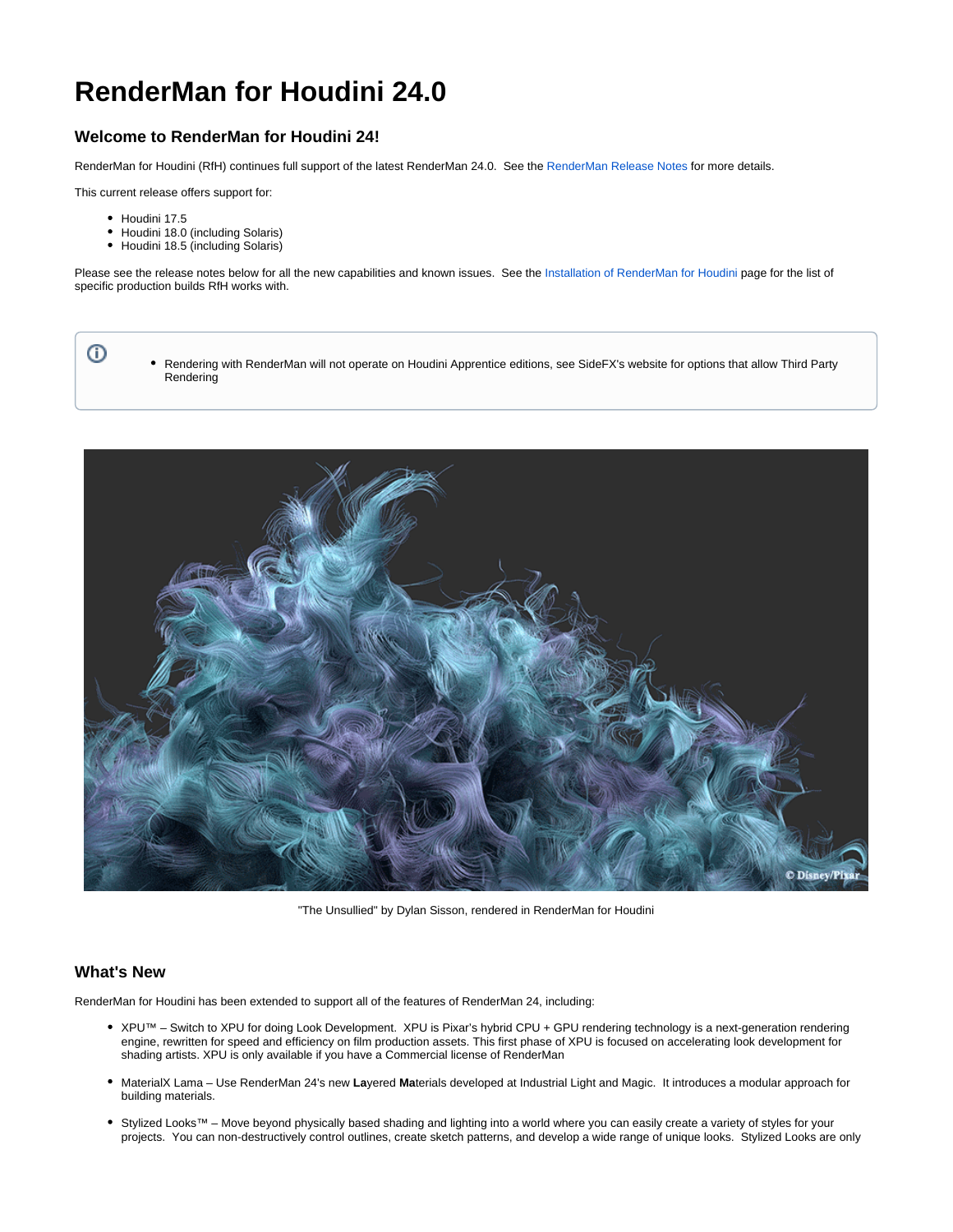available if you have a Commercial license of RenderMan

- OpenColorIO Robust support for the industry standard ACES color management system and other color spaces
- Live Statistics Watch your rendering resource usage live, thanks to a completely redesigned statistics system that prioritizes interactivity and extensibility
- OSL Patterns We have converted the great majority of C++ patterns to OSL. This conversion allows the sharing of code between RIS and XPU, which provides confidence that the renders from RenderMan XPU are representative of what you will see in RenderMan RIS. C++ patterns are still supported, but they will only work in RIS
- And more!

## **Changes**

- All RenderMan node versions have changed to 3.0. Scenes should automatically convert to using these new nodes on startup unless you have a custom OPcustomize setup.
- Deprecate the combiner nodes. Display and Sample filters are now added via a multiparm on the ROP, and multiple light filters are directly linked to the light.
- RenderMan errors are now warnings in Houdini
- Automatic conversion of PxrHSL, PxrVary, PxrSurface, PxrMix from old scenes to the new parameter names in RenderMan 24 rely on the 456.py script on houdini scene load rather than Houdini's opalias. This is to allow us to change parameter names and keep the old values. If you already have a 456 in your pipeline, you will need to add the update methods in order to convert those shaders.
- Improved user friendliness of Cryptomatte in RfH by renaming geometry nodes to use houdini node path.
- Apply materials to instance points via instancer
- Use ptinstance on any obj node to instance rather than only the instance obj.
- Improvements to material instances.
- Added flush texture cache menu tool
- PxrDisney has been hidden in favor of the new PxrDisneyBsdf (PxrDisney deprecated)
- Batch renders now obey soho\_autoheadlight parameter
- Velocity motion blur improvements
- Fix bug for colliding parameter names on pxrmaterialbuilder
- Curves rendering improvements
- Viewport light improvements (dome orientation, distant light intensity, cone angle indicators, ramp light filter)
- Add support for pre render and post render callbacks.
- Acceleration motion blur.
- Apply materials to alembic via shop\_materialpath if material is already included in scene.
- Fixed issue of incorrect transforms for OBJ\_Blend and OBJ\_Bone
- Show dialog warnings for license failures.
- Deprecate PxrSeExpr

## **Changes in Solaris**

- Added support for Pause and Resume rendering while in interactive mode
- Fixed a bug where for batch renders shutterOpen/Close weren't being correctly stashed in the context for use by deforming geometry
- Added baking options to the RenderMan LOP under the Rendering/Render tab
- Fixed a bug where PxrCryptomatte sample filter could pick up the wrong camera substitution for the <camera> variable in its filename
- Fixed a bug where vdb files with a first field not named density wouldn't render
- Fixed a bug that caused some incorrect sample times when more than 3 samples for deforming motion blur
- Fixed a hang that could arise when switching frames during interactive rendering
- Improved motion blur support
- Fixed a crash in hdPrman that could occur when running in the usdview that ships with Solaris if the camera was not created with Solaris and lacked certain attributes that we support for Solaris cameras

## **Known Limitations**

#### **Live Statistics**

The initial integration is available, but live statistics are turned off by default. Artists can turn on the statistics through the buttons in the UI.

#### **MaterialX Lama**

• Soloing complex MaterialX Lama shading networks.

#### **XPU**

CUDA device is saved in scene rather than as a preference.

#### **General**

- Render with Takes is not supported.
- Rendering with Mantra lights or VOPs is not possible
- Bypassing shader nodes
- Auto camera creation for IPR